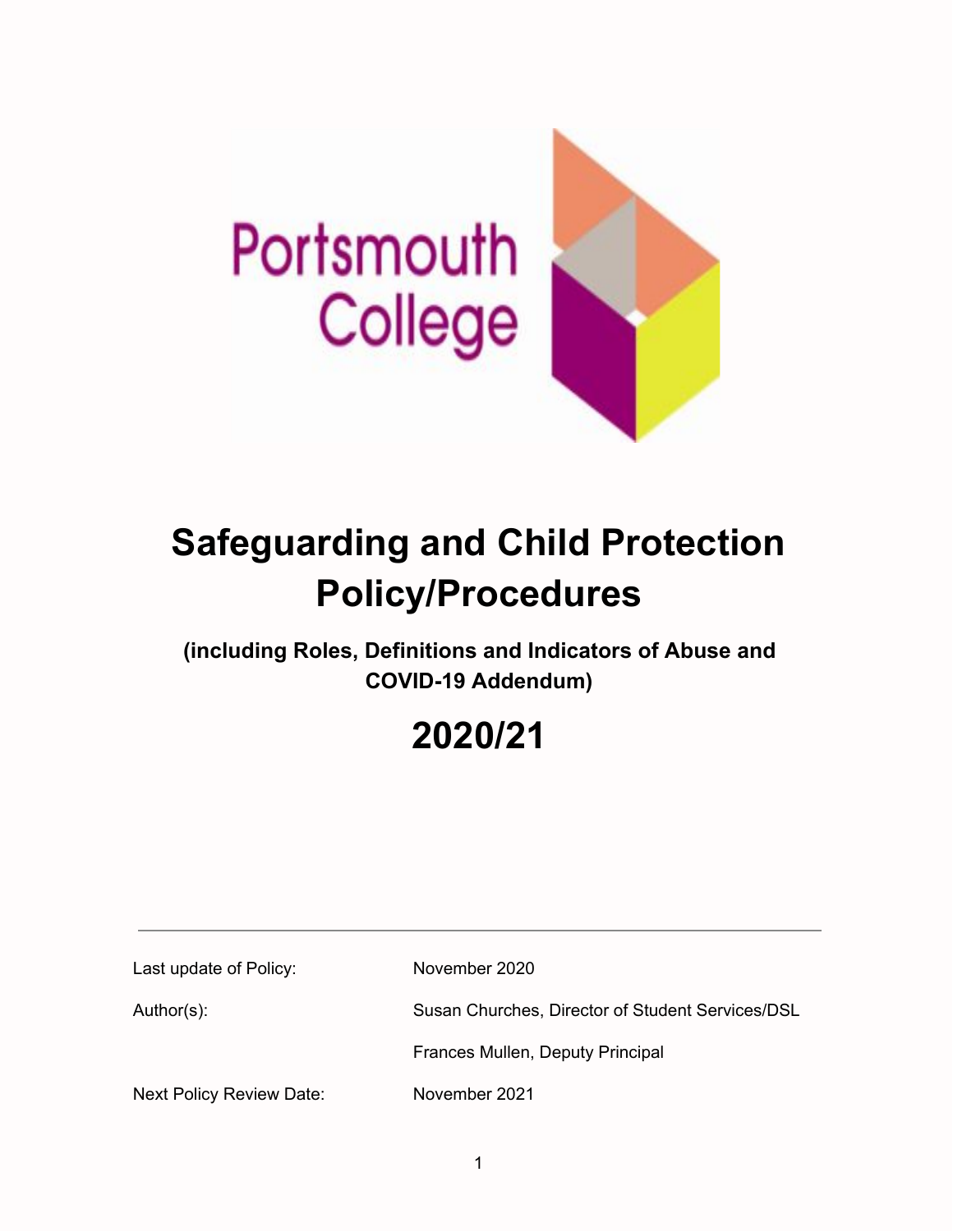# **Definitions**

**Safeguarding** is defined in the Children Act 2004 as protecting from maltreatment; preventing impairment of health and development; ensuring that children grow up with the provision of safe and effective care; and work in a way that gives the best life chances and transition to adulthood. Our safeguarding practice applies to every student and vulnerable adult.

**Child Protection** is an aspect of safeguarding but is focused on how we respond to children who have been significantly harmed or are at risk of significant harm.

**Significant harm** is defined as a situation where a child is suffering, or is likely to suffer, a degree of physical, sexual and / or emotional harm (through abuse or neglect) which is so harmful that there needs to be compulsory intervention by child protection agencies into the life of the child and their family.

**Abuse** could mean neglect, physical, emotional or sexual abuse or any combination of these. Children can be abused either by direct acts and / or failure to provide proper care.

**Child** refers to all young people who have not yet reached their 18th birthday. On the whole, this will apply to students at Portsmouth College; however the policy will extend to visiting children and students from other establishments. A child, in law, is anyone under the age of 18. For the purposes of this Policy, the words child/children will be replaced by "Student/Students" where practical.

**Vulnerable Adult** refers to a person 'who is or may be in need of community care services by reason of mental or other disability, age or illness; and who is or may be unable to take care of him or herself, or unable to protect him or herself against significant harm or exploitation' (Department of Health, 2000). Vulnerability can apply to a wide range of disabilities and situations including those adults at risk owing to their caring role or family responsibilities. Vulnerability may be temporary or permanent. Individuals can become vulnerable when no previous conditions existed, for example if they become ill.

**Parent** refers to birth parents and other adults in a parenting role for example adoptive parents, carers, step parents and foster carers.

**Staff** applies to all those working for or on behalf of Portsmouth College, full time or part time, in either a paid or voluntary capacity. This also includes Governors**.**

**DSL** refers to Designated Safeguarding Lead

**DSA** refers to Designated Safeguarding Assistant

**PDW** refers to Personal Development and Welfare (Student Activities)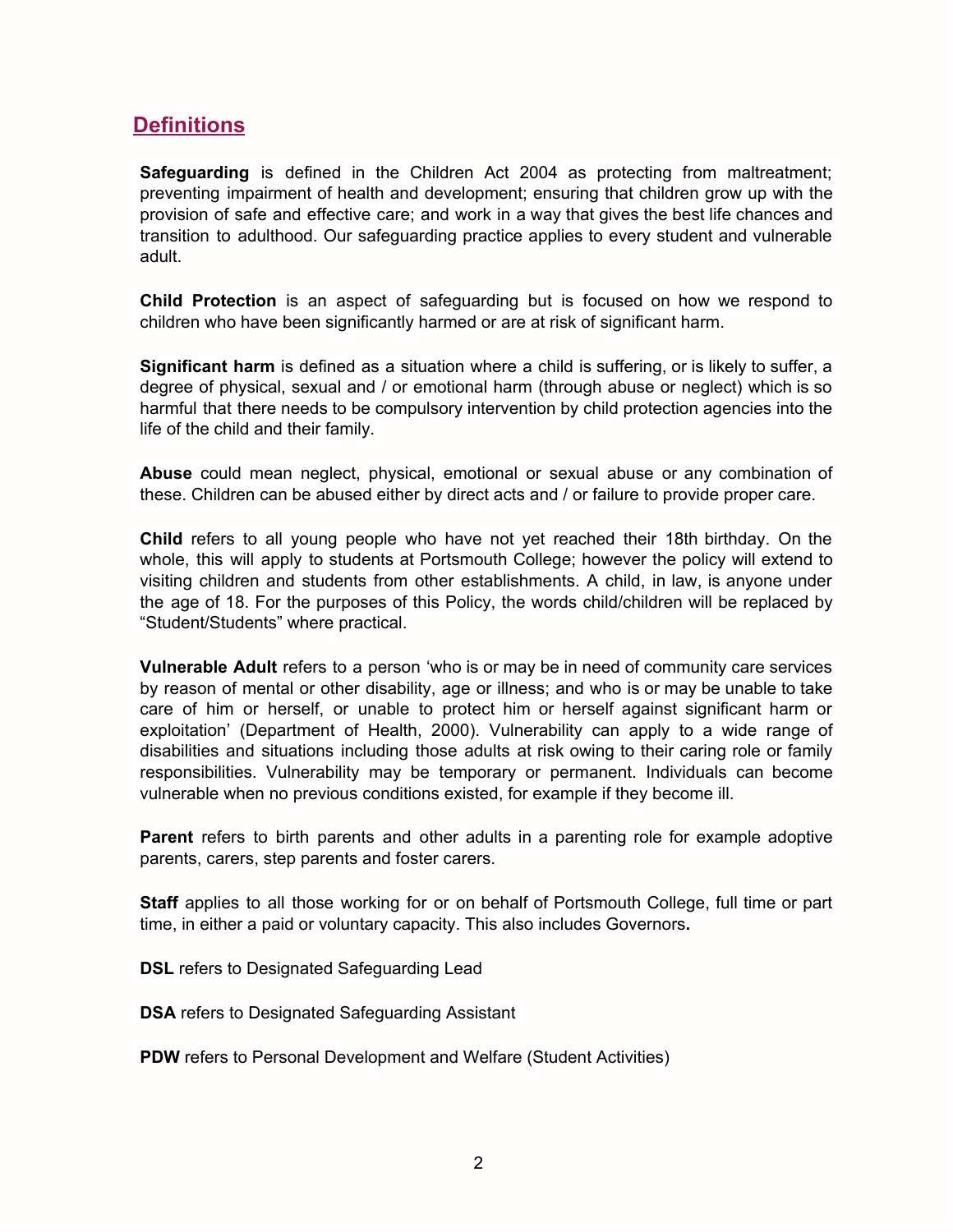# **Safeguarding and Child Protection Policy**

#### **1. Introduction and Aims of Policy**

Portsmouth College fully recognises our moral and statutory responsibility to safeguard and promote the welfare of all students. We make every effort to provide a safe and welcoming environment underpinned by a culture of openness where both students and adults feel secure, able to talk and believe that they are being listened to.

We maintain an attitude of *"it could happen here"* where safeguarding is concerned.

#### **Aims**

- To provide staff with the framework to promote and safeguard the wellbeing of students and in so doing ensure they meet their statutory responsibilities. (*Specific guidance is available to staff within the procedure documents)*
- To inform parents and guardians how we will safeguard their children whilst they are in our care.
- To ensure consistent good practice across the College.
- To demonstrate our commitment to protecting all children.

#### **2. Principles and Values**

- Students have a right to feel secure and cannot learn effectively unless they do so.
- All students, regardless of age, gender, race, ability, sexuality, religion, culture or language have a right to be protected from harm.
- All staff have a key role in prevention of harm and an equal responsibility to act on any suspicion or disclosure that may indicate a student is at risk of harm in accordance with the guidance.
- We acknowledge that working in partnership with other agencies protects students and reduces risk and so we will engage in partnership working throughout the child protection process to safeguard students.
- Whilst the College will work openly with parents as far as possible, the College reserves the right to contact Children's Services or the police without notifying parents if this is in the student's best interests.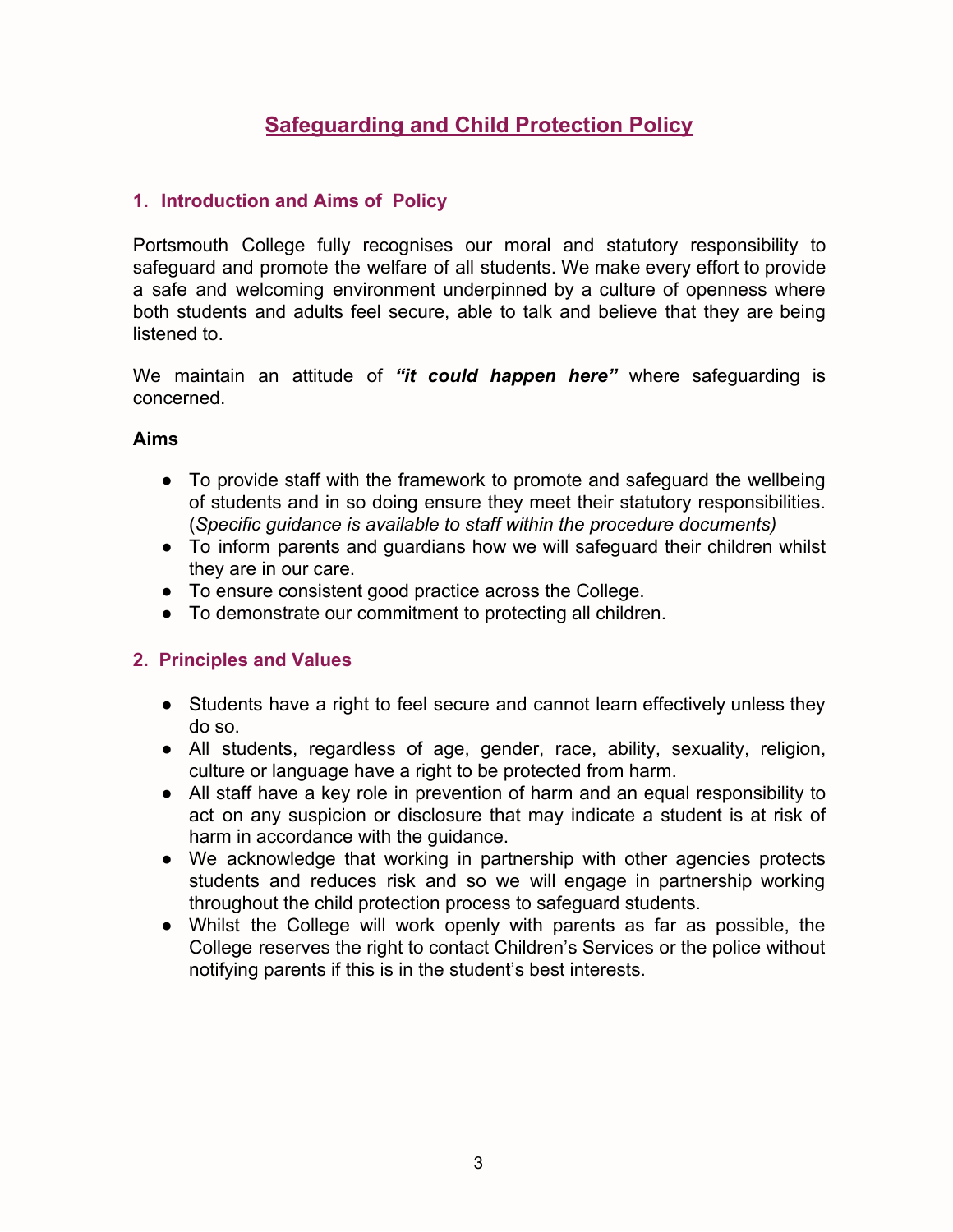The Children Act 1989 states that the child's welfare is paramount and safeguarding and promoting it is our priority.

The Children Act 2004 sets out a duty for the Local Authorities to work closely with those providing services to children and young people.

The Counter-Terrorism and Security Act 2015 contains a duty on specified authorities to have due regard to the need to prevent people from being drawn into terrorism.

This Policy has been developed in accordance with the principles established by these Acts and by the Education Act, 2002. It is also in line with the Government publication 'Keeping Children Safe in Education' (KCSiE) and in line with advice from our Local Safeguarding Children Partnership (PSCP).

Our definitions of harm and abuse are wide ranging and include Female Genital Mutilation and Forced Marriage (see Definition & Types of Abuse  $\sim$  page 2). This Policy also covers managing allegations against other students (peer on peer abuse), in line with recent guidance. Victims of peer on peer abuse will be supported as all other victims of abuse. We understand that extremism may also lead to significant harm and abuse and in line with our PREVENT duty, we believe that there is an important role for us in helping prevent people being drawn into terrorism.

Children are legally defined as young people under 18 years of age for the purpose of referrals to Children's Services. However, as a College, we will apply the moral guidelines to all our students regardless of race, ethnicity, gender, disability, sexual orientation or age - this includes vulnerable adults. The Policy will also extend to visiting children and students from other establishments. When our staff are visiting other educational establishments they will act in the spirit of this policy, but in accordance with the policies of those establishments.

#### **Portsmouth College will:**

1. Establish a safe environment within which students can learn and develop.

2. Support students who have been, or are, at risk of significant harm.

3. Ensure we practice safe recruitment in checking the suitability of all staff and volunteers who work at the college.

4. Carry out regular child protection and safeguarding / prevent training, in line with legal requirements.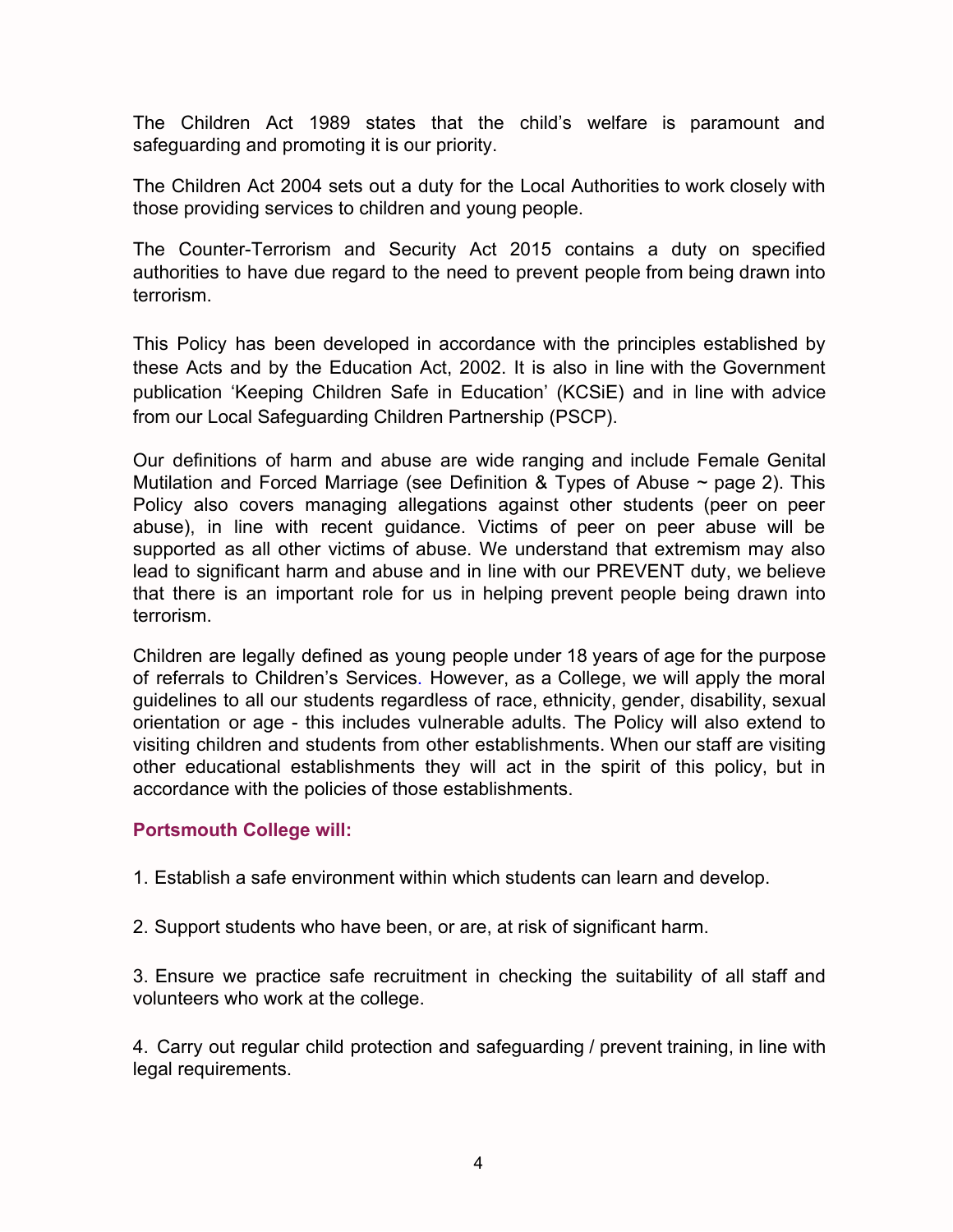5. Publish and implement clearly defined procedures for identifying and reporting cases, or suspected cases, of abuse (Procedures  $\sim$  page 10 in document).

6. Develop and promote effective working relationships with other agencies, especially the Police and Children's Services.

#### **We will focus on:**

- **1. PREVENTION** (positive and safe environment, careful and vigilant teaching, accessible support to students and good adult role models).
- **2. PROTECTION** (agreed procedures are followed, staff are trained and supported to respond appropriately and sensitively to child protection / safeguarding concerns).
- **3. SUPPORT** (to students, staff and children who may have been abused or have been affected by the abuse of others).

#### **3. Establish a safe environment within which children can learn and develop**

Induction sessions at the start of a student's time at college make the college ethos of respect clear to all. It is the responsibility of the whole college community to create and maintain this ethos, which is in line with British values. This message is reinforced through a variety of means - Induction, Personal Development and Welfare (PDW) activities, curriculum, events and student support provision, regularly published to all students. We ensure that systems are in place for any student to be able to raise concerns with staff, knowing that they will be listened to, believed, and valued. We will ensure that appropriate IT filters and monitoring systems are in place, to safeguard children from harmful and inappropriate online material. We will provide information and awareness about the dangers of technology when used inappropriately through:

- Acceptable use agreements
- Curriculum and PDW activities involving raising awareness
- Information on: Students Intranet mytpc / Staff Intranet Hermes
- Pop Up Events and Campaigns e.g. Safer Internet Day

We will also provide education to help prevent students from becoming victims and perpetrators of abusive relationships, by encouraging them to rethink their views of violence, abuse and controlling behaviours, and understand what consent means within their relationships.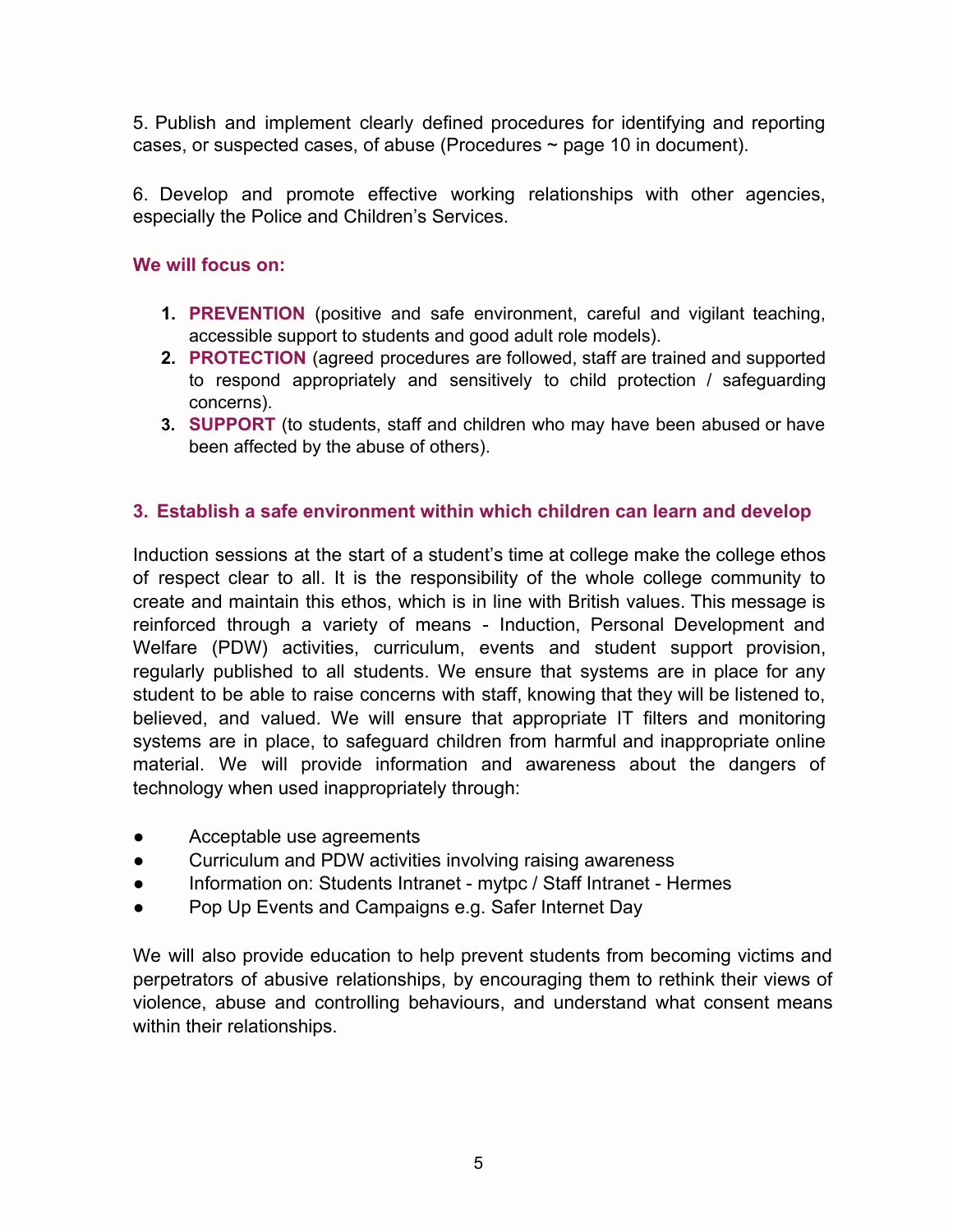#### **4.Support students who have been, or are, at risk of significant harm.**

The College will support students who are at risk of harm or who suffer harm through the provision of a volunteer Counselling Service, trained Safeguarding staff within the room 15/students services department. Staff may refer students to either service if they are concerned for the welfare of the student. *This does not obviate the need for staff to report child protection issues to the Designated Safeguarding Lead (DSL) or Designated Safeguarding Assistant (DSA) or for the Counsellors to follow child protection guidelines*. Students may also refer themselves to the support service without the involvement of any Staff.

The College will also support students, and to make them aware of safeguarding and safeguarding support, through:

- Compliance with and support of any Child Protection Plans; Child in Need Plans; Team Around the Family plans etc that may be in place for any of our students.
- Liaison with, and referral to, other agencies that support the student such as Portsmouth or Hampshire.
- Youth Support Service, Children's Services, Child and Adolescent Mental Health Services, Talking Change (local Counselling service), DASS (Drug and Alcohol Support Services for young people), Educational Psychology Service and The Channel Programme. We are also able to refer to MASH and Early Help Teams.

The College will identify students who are in need of support pre-entry through liaison with the schools, parents/guardians, relevant agencies and the students themselves. These students will be identified in a confidential process to relevant staff via our internal systems, and staff are invited to talk to a member of the Student Service/ Room 15 team. Students identified will be monitored via relevant identified staff, and monitoring will be confidentially recorded. We will also develop risk assessments and provide targeted work for students identified as being a potential risk to other students.

#### **5. Ensure we practice safe recruitment in checking the suitability of staff and volunteers who work at the college.**

'Safe recruitment' means that the College will scrutinise all job applicants; verifying identity and any academic or vocational qualifications; obtaining professional and character references; checking previous employment history and that a candidate has the health and physical capacity for the job (making reasonable adjustments where necessary). Candidates will always undergo a face to face interview. The College will carry out the mandatory DBS checks. The College will follow the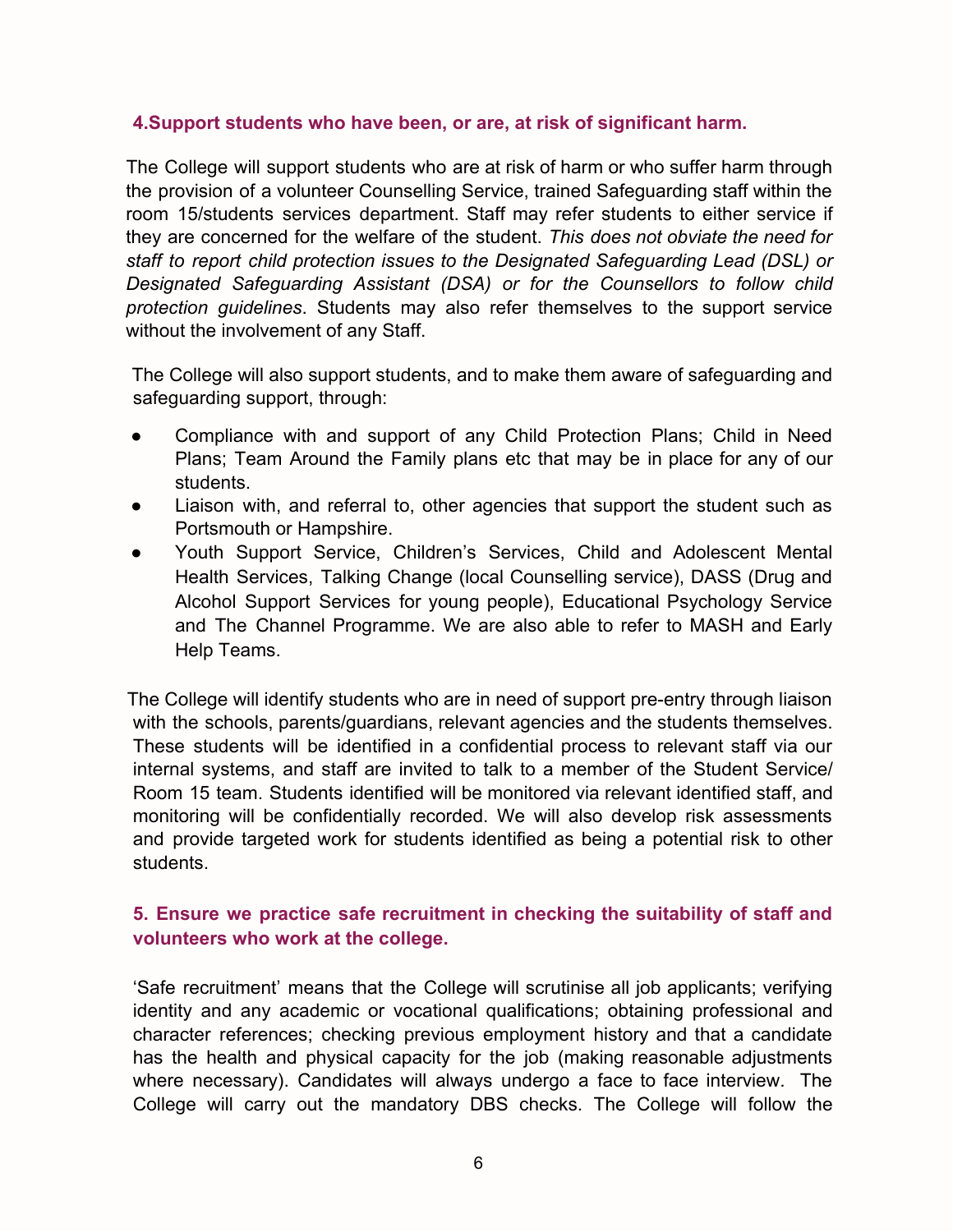guidance contained in the DfE Document: Department for Education Guidance Safeguarding Children and Safer Recruitment in Education, 2007, and in Working Together to Safeguard Children (2018).

#### **6. Carry out regular Child Protection Training, in line with legal requirements**

All staff are expected to be aware of the signs and symptoms of abuse and must be able to respond appropriately.

All staff in whatever role will undertake training to equip them to carry out their responsibilities for child protection effectively. This will be kept up to date by regular refresher training. The particular safeguarding risks for looked after children are always included in this training, as well as those for other vulnerable groups of children (Definition & Types of Abuse page 2). Also included in the training is guidance on how to act out of hours or on college trips, where either the police or college emergency contacts should be notified.

Detailed child protection training will be part of Induction for all new staff.

All staff will receive a copy Keeping Children Safe in Education (part 1) (KCSiE). All staff will have a copy of the Safeguarding  $\sim$  Threshold / Tiers of Need document. All policies are available on the staff intranet and College website for students, parents / carers and other stakeholders.

The DSLs and other Safeguarding staff will undertake refresher training as required (currently annually) to keep their knowledge and skills up to date. (They will also develop knowledge more regularly as outlined in KCSiE.) The DSL (as Designated Person) will receive specialist training in issues concerning Looked After Children, and pass this on to other relevant staff.

Any update in national or local guidance will be shared with all staff in briefings and then captured in the next refresher training. This policy will be updated during the year to reflect any changes brought about by new guidance.

## **7. Publish and implement clearly defined procedures for identifying and reporting cases, or suspected cases, of abuse**

See page 10 procedures, including managing allegations against other students.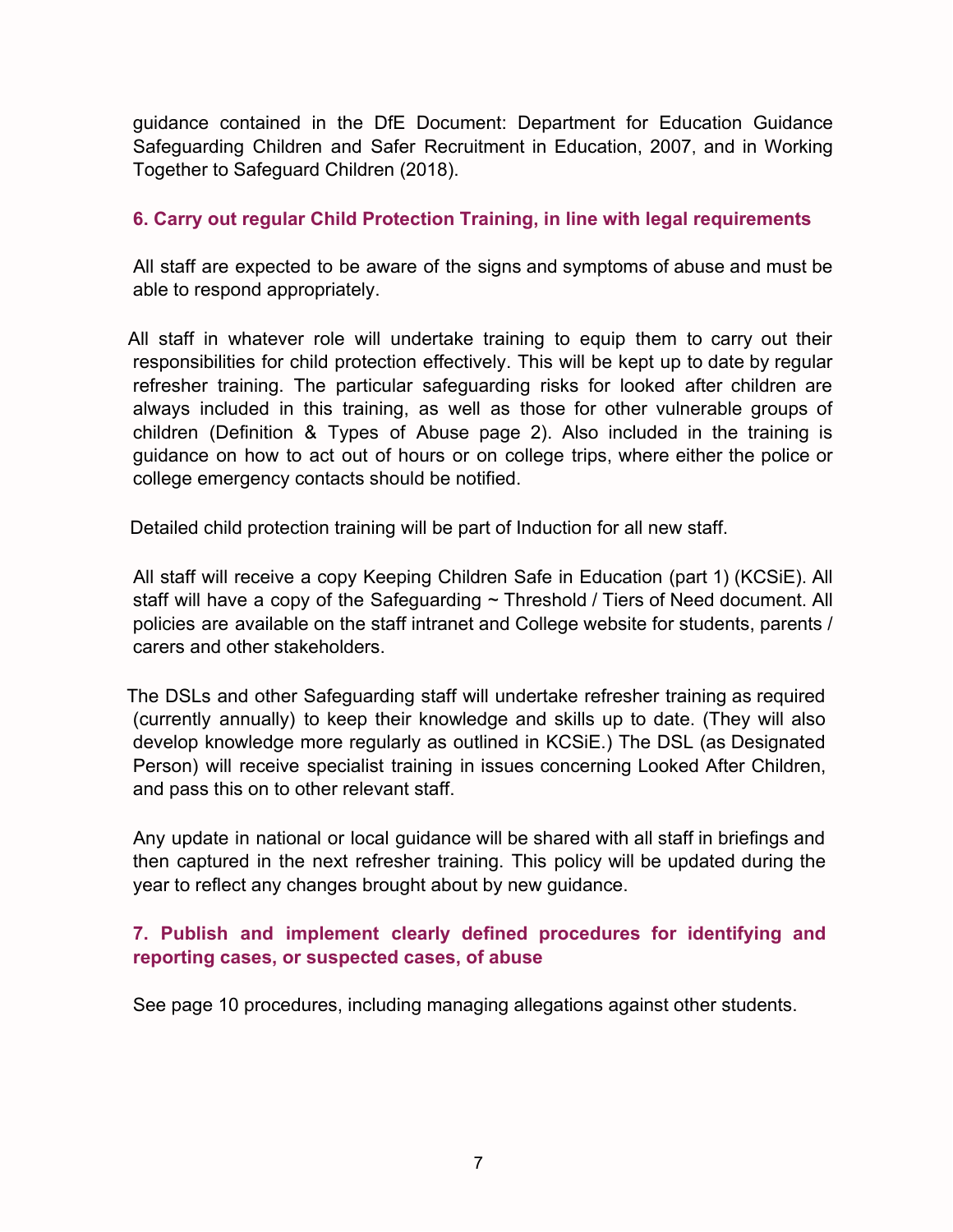#### **8. Develop and promote effective working relationships with other agencies, especially the Police and Children's Services.**

The DSLs, all DSA, and the Counsellors will liaise closely with other agencies that support students such as MASH, EH, Children's Services, Child and Adolescent Mental Health Services, Talking Change, Education Welfare Service, Educational Psychology Service, and The Channel Programme. They will attend Child Protection Reviews, CAMHS reviews, Child In Need conferences, and Team Around The Child / Family or relevant multi-agency meetings, as invited. The Designated Safeguarding Lead and all DSLs/DSA will receive training as to how to contribute effectively to review meetings, and support Social Workers to make decisions about individual students.

#### **9. Prevent**

Through PDW activities and the curriculum we make students aware of the dangers of extremism and what to do if they are worried about someone. In addition, we focus on fundamental British/human values of Individual Liberty, The Rule of Law, Democracy and Mutual Respect and Tolerance.

We train staff (including Governors) in spotting possible indicators of extremism and how to refer using our safeguarding procedures. We share concerns with all relevant agencies and authorities, including police and local authority/Department of Education PREVENT coordinators. We provide pastoral care and support for students and staff affected.

There is careful management of external speakers and visitors, publicity materials, and IT equipment and systems – where users are researching terrorism and extremism for whatever reason (including as part of their studies) on our equipment, we are aware.

We have clear and visible policies and procedures in place for managing whistleblowing and complaints.

Portsmouth College will ensure that every adult who works with or on behalf of Portsmouth College is aware of the contents of this policy and understands what the reporting procedures are in cases where a student (or their parents/ carers) makes a disclosure of abuse or an allegation. Any such disclosures or allegations will always be taken very seriously to ensure that any students involved in whatever role are protected and supported.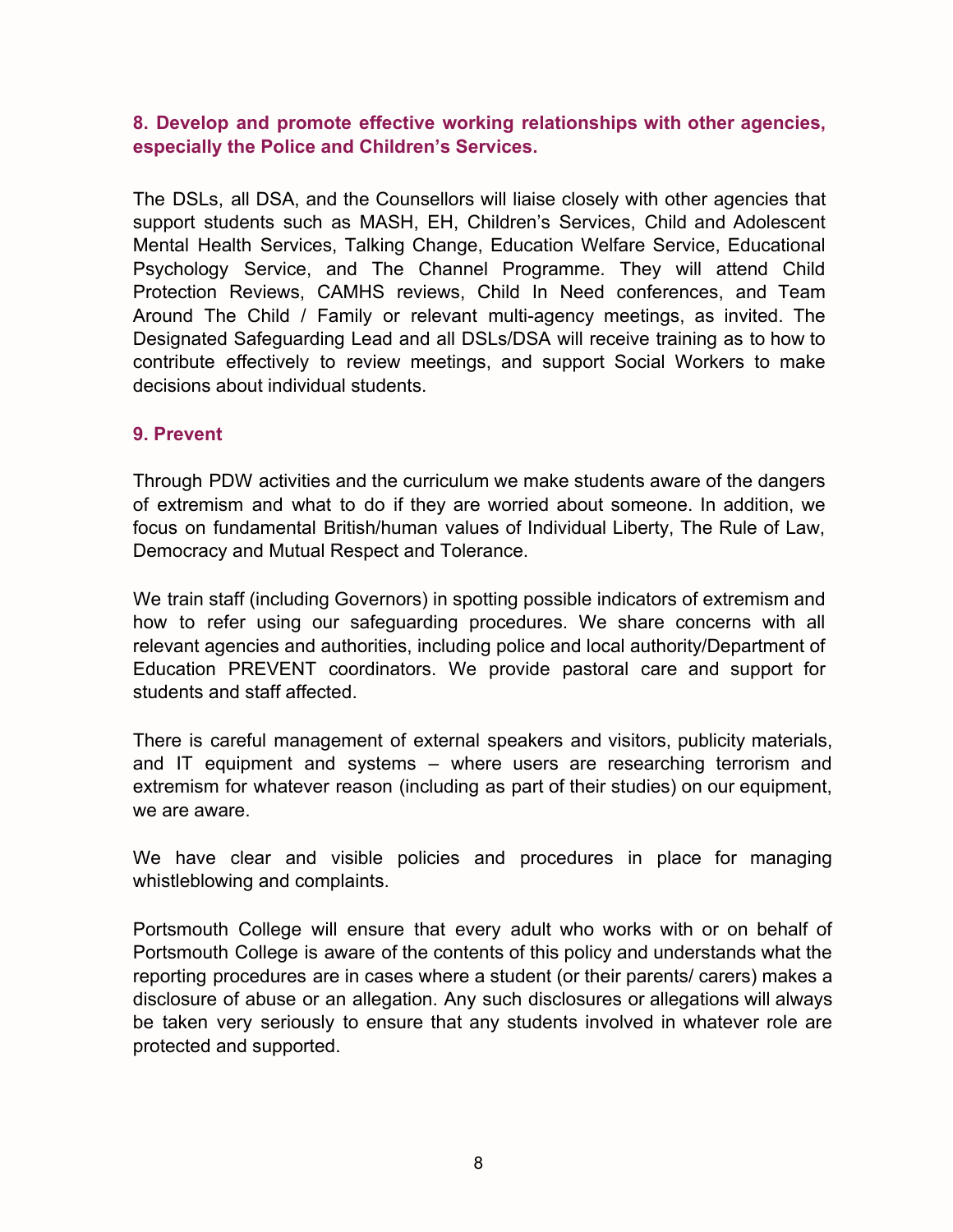Any documents regarding Child Protection issues will be kept by the Director of Student Services (DSL) until the child's  $25<sup>th</sup>$  birthday. This information will be stored securely and will be held separately from the student's routine paperwork. It will only be used for the purposes of child protection, and only be shared with relevant agencies under strict guidance from the policy/children's services, in line with GDPR regulations.

This policy will be reviewed annually, by the Deputy Principal, SLT, and by the Governors. It will be published on the college website and on Hermes.

Updated, November 2020, in line with the Portsmouth Safeguarding Children Partnership model policy.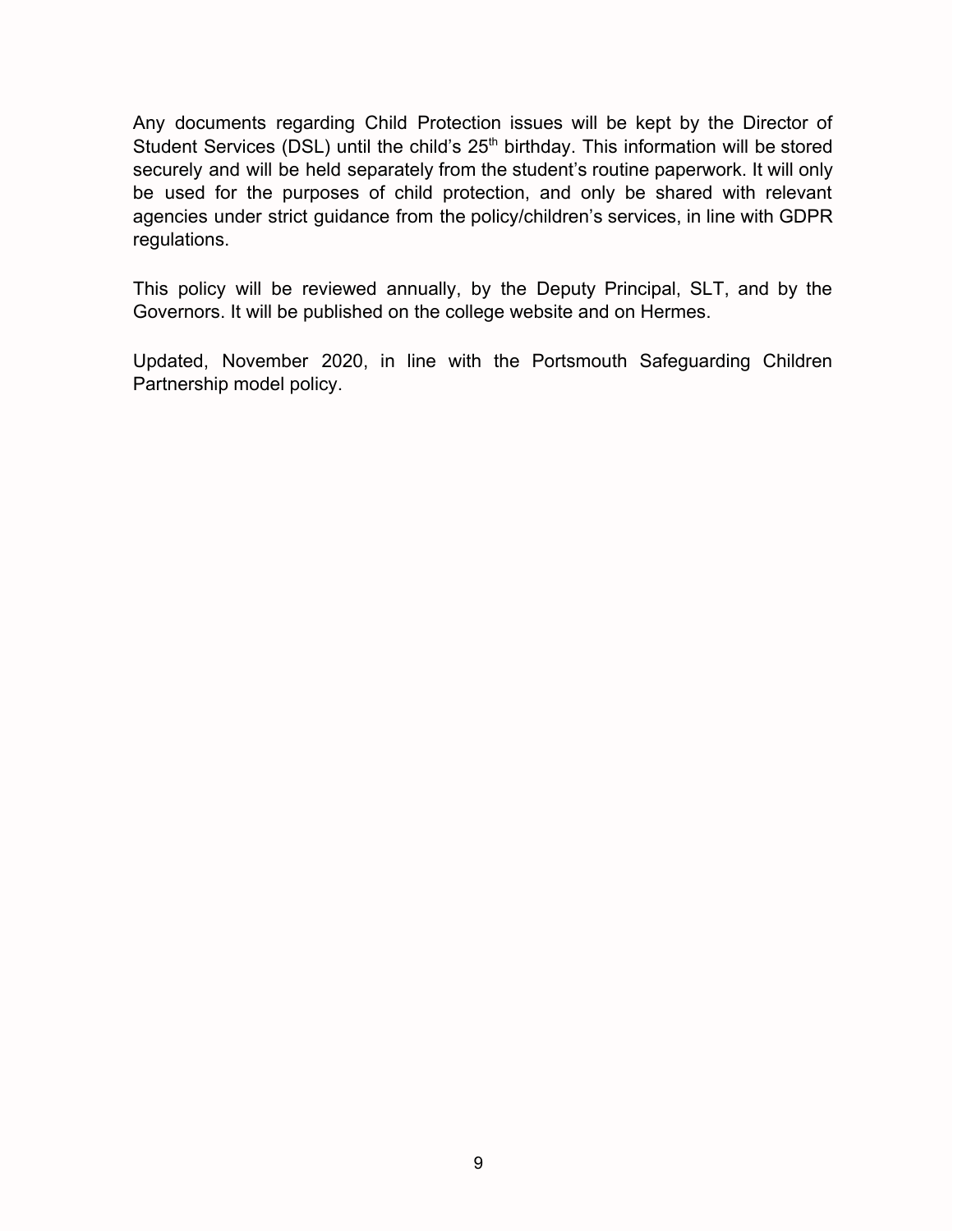# **Procedures**

#### **Overview**

The following procedures apply to all staff working in the College and will be covered by training to enable staff to understand their role and responsibilities.

The aim of our procedures is to provide a robust framework which enables staff to take appropriate action when they are worried that a student is being abused.

The prime concern at all stages must be the interests and safety of the student. Where there is a conflict of interest between the student and an adult, the interests of the student must be paramount.

All staff are aware that students with disabilities, special needs or with language delay may communicate concerns with behaviours rather than words. Additionally staff will question the cause of knocks and bumps in students who have limited mobility.

Portsmouth College will work with students with all mental health conditions, having requested information regarding these conditions at enrolment and interview. Staff will work with the relevant health professionals. Staff will take account of government guidance.

Portsmouth College will inform all parents of students who are absent (unless the parent has informed us). If the parent is also unaware of the location of their child, and the definition of missing is met, we will either support the parent to contact the police or do so ourselves.

#### **Disclosure and Confidentiality**

- We maintain that all matters relating to child protection are to be treated as confidential and only shared as per the 'working together' guidance.
- Information will only be shared with agencies who we have a statutory duty to share with or individuals within the College who 'need to know'. Where possible we obtain a signed 'Permission to Share Information' agreement from students.
- All staff are aware that they cannot promise a student to keep a disclosure confidential.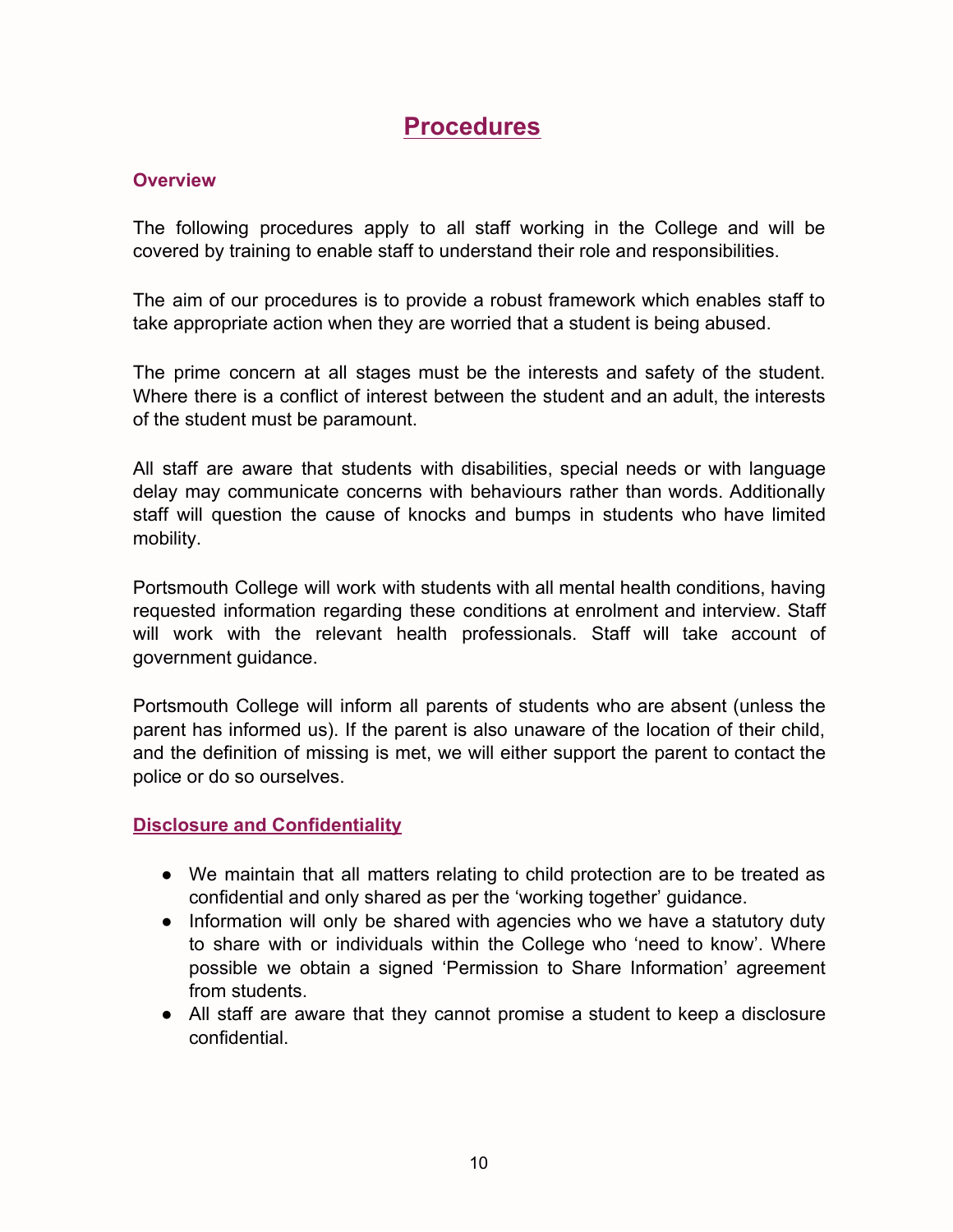As a general rule staff should treat all personal (ie non-academic) information they acquire or hold in the course of working with students and families as confidential and take particular care with sensitive information. **However, in cases of child protection no one can promise confidentiality.** Staff may be anxious about the legal or ethical restrictions on sharing information. Staff should be mindful that passing on information might prevent a tragedy. Therefore, if staff are unsure about whether or not to regard information as confidential, staff MUST talk about the situation to the Designated Safeguarding Lead or a Designated Safeguarding Assistant. If staff prefer, they can do this without disclosing the student's name.

A decision whether to disclose information may be particularly difficult if staff think it may damage the trust between them and the student. Wherever possible staff should try to obtain the student's consent to share information they have told them, and take their wishes and feelings into account. In order to get this consent, you should explain the problem to the student, seek agreement and explain the reasons if staff decide to act against a parent or student's wishes. However, staff **do not need to seek consent** where staff consider that to do so would be contrary to a student's welfare, or if urgent action is required. In some instances seeking consent may prejudice a police investigation or may increase the risk of harm to the student. The law recognises that disclosure of confidential information without consent may be justified in the public interest to prevent harm to others. **Similarly, staff do not need to gain consent in cases concerning potential extremism or radicalization, where to do so would endanger the child, or other people.**

The key factor in deciding whether or not to disclose confidential information is proportionality: is the proposed disclosure a proportionate response to the need to protect the welfare of the student? The amount of confidential information disclosed, and the number of people to whom it is disclosed, should be no more than is strictly necessary to meet the public interest in protecting the health and wellbeing of a student ('the need to know basis'). This is particularly important where there is a serious allegation directly against the parents, carers, close family members or friends, or in cases of allegations against other students or staff.

Decisions regarding communicating with parents/carers should always be clear and should be made jointly by whichever authorities are involved, including the college. This should be the case even if one of the statutory agencies is present in college at the time the allegation is made.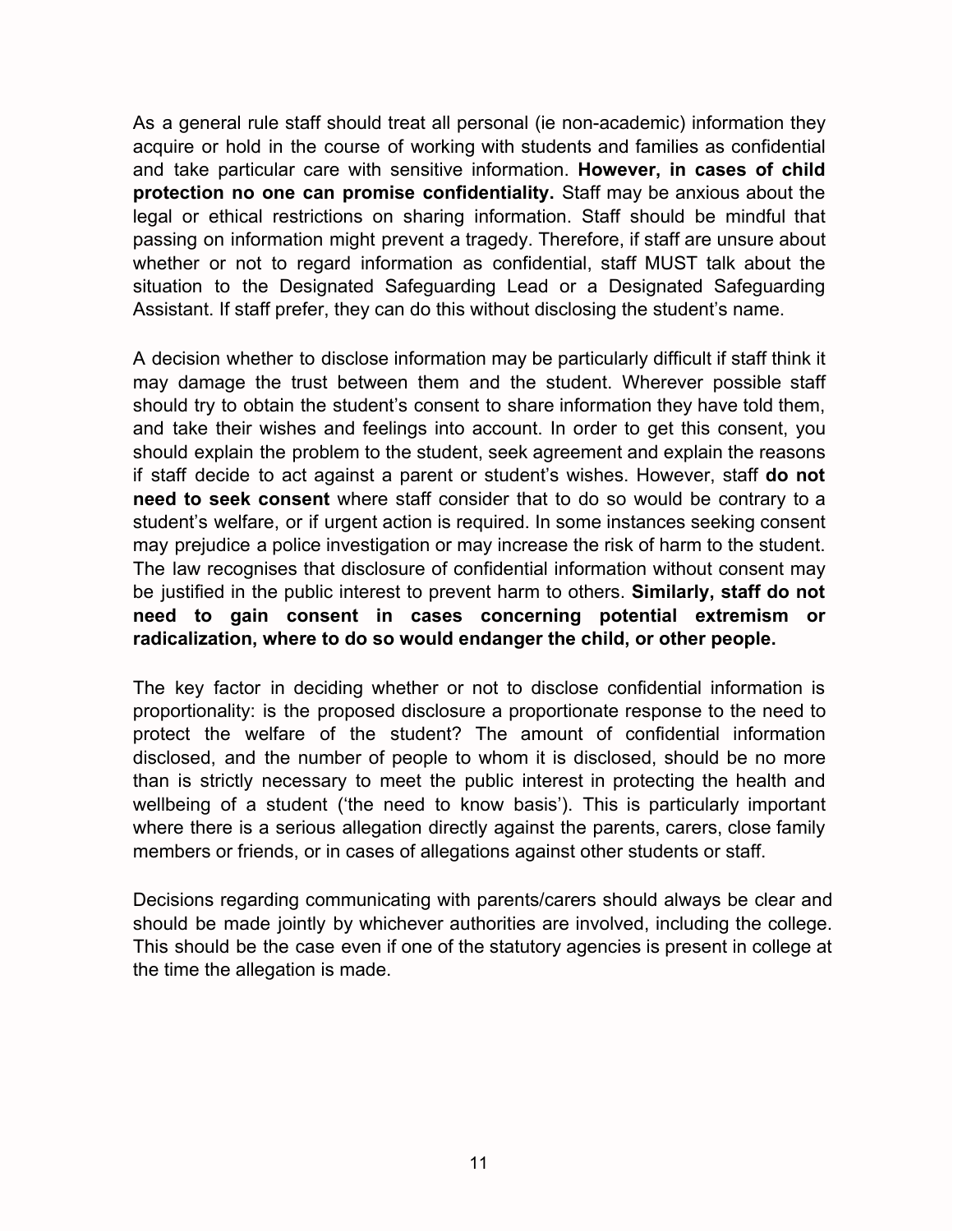### **Referrals**

**If a member of staff has concerns about a student's welfare, suspects abuse or potential radicalisation, spots signs or indicators of abuse, or they have a disclosure of abuse made to them they must:**

Make an initial record of the information or if possible via the Safeguarding Alert on Hermes.

Report it to a DSL immediately, or, if out of hours/on a trip and you consider it urgent, report to the police and email the DSL.

The DSL will consider if there is a requirement for immediate intervention, however urgent medical attention should not be delayed if a DSL or Deputy Principal is not immediately available (follow separate first aid procedures if the situation requires)

Make an accurate record (which may be used in any subsequent court proceedings) as soon as possible and within 24 hours of the occurrence, of all that has happened, including details of:

- Dates and times of their observations
- Dates and times of any discussions they were involved in
- Any injuries
- Explanations given by the student / adult
- What action was taken
- Any actual words or phrases used by the student

The records must be signed and dated. Pass all relevant documents and records to the DSL for safekeeping.

#### **No student should ever be asked to remove clothing by a member of staff.**

#### **Following a report of concerns from a member of staff, the DSL must:**

Decide whether or not there are sufficient grounds for suspecting significant harm in which case a referral must be made to children's social care using the inter agency referral form

Normally the College should try to discuss any concerns about a student's welfare with the family and where possible to seek their agreement before making a referral to children's social care. However, in accordance with DfE guidance, this should only be done when it will not place the student at increased risk or could impact a police investigation. The student's views should also be taken into account.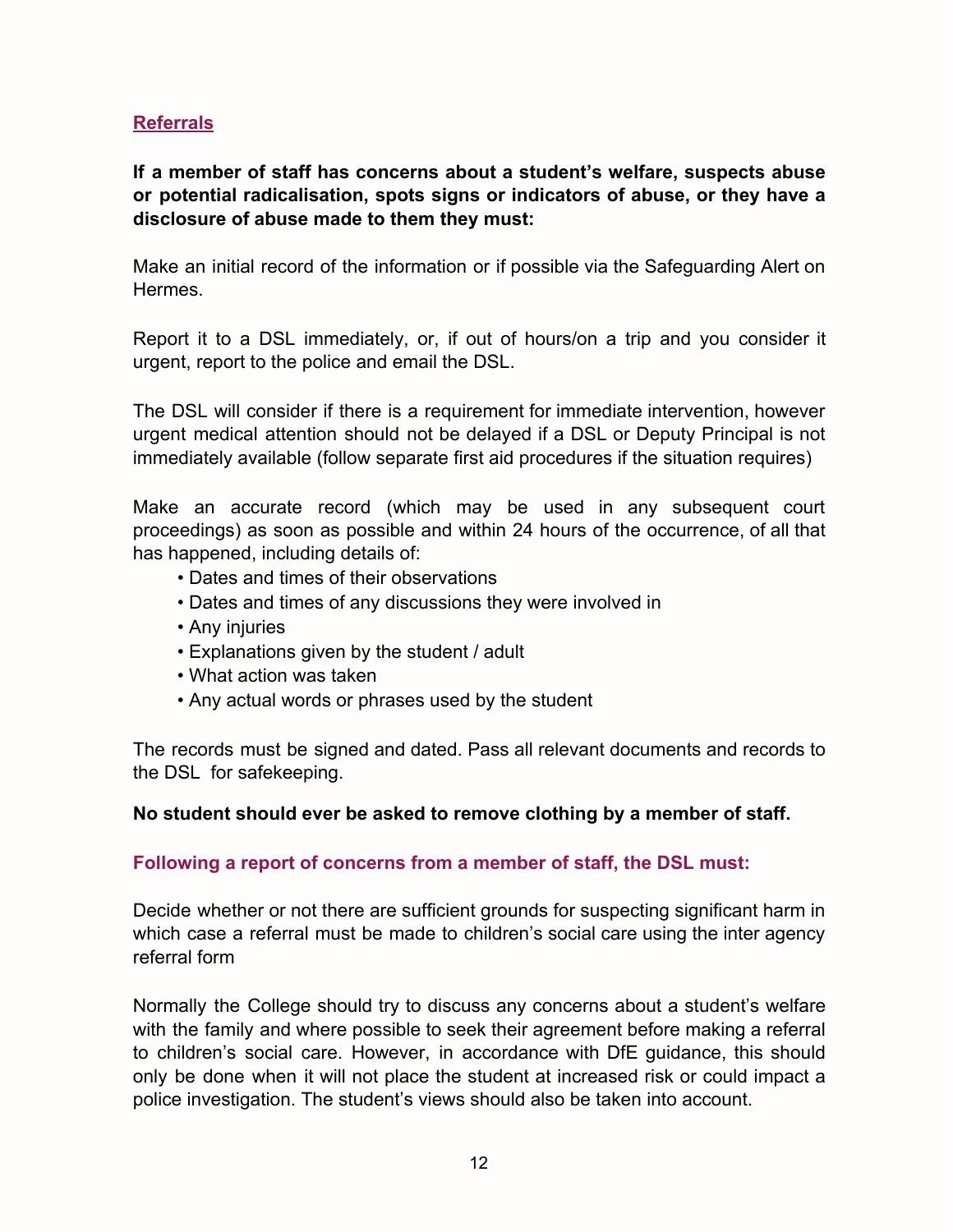If there are grounds to suspect a student is suffering, or is likely to suffer, significant harm they must contact children's social care via the Professionals Line **023 9268 8793** and make a clear statement of:

- the known facts
- any suspicions or allegations
- whether or not there has been any contact with the child's family

If the DSL feels unsure about whether a referral is necessary they can phone the Early Help Team (EHT) to discuss concerns.

If there is not a risk of significant harm, then the DSL will either actively monitor the situation or consider the early help process.

The DSLs will follow up all referrals in writing to children's social care, within 24 hours, including the actions that have been taken. The written referral must be made using the inter-agency referral form (IRAF) which will provide children's social care with the supplementary information required about the student and family's circumstances.

DSLs use the sexual exploitation risk assessment form [\(SERAF\)](http://www.hampshiresafeguardingchildrenboard.org.uk/user_controlled_lcms_area/uploaded_files/SERAF%20Risk%20Assessment%20Form%20UPDATED%20Sept%202015%20%282%29.doc) and [associated](http://www.hampshiresafeguardingchildrenboard.org.uk/user_controlled_lcms_area/uploaded_files/SERAF%20Risk%20Assessment%20-%20Scoring%20Guidance_%28HF000005713337%29.doc) [guidance](http://www.hampshiresafeguardingchildrenboard.org.uk/user_controlled_lcms_area/uploaded_files/SERAF%20Risk%20Assessment%20-%20Scoring%20Guidance_%28HF000005713337%29.doc) to identify pupils who are at risk and share this information as appropriate.

The college also uses the Community Partnership information (CPI) form. If there is information or intelligence about child criminal exploitation, drug dealing, county lines or similar, we will report this to the police via the CPI form. <https://www.safe4me.co.uk/portfolio/sharing-information/>

Portsmouth College will follow the "Sexual violence and sexual harassment between children in schools and colleges" advice provided by the DfE. We will challenge all contact behaviours that have a sexual nature to them such as pushing or rubbing against, grabbing bottoms, breasts or genitals, pinging or flicking bras, lifting skirts or pulling down trousers and impose appropriate levels of disciplinary action, to be clear that these behaviours are not tolerated or acceptable. If staff in College are made aware that upskirting has occurred, then this will be treated as a sexual offence and should be reported to a DSL accordingly. If technology that is designed for covert placement and could be used to take upskirting or indecent images is discovered in College it will be confiscated. If the technology is in location and potentially may have captured images, this will be reported to the police and left in situ so that appropriate forensic measures can be taken to gather evidence. If a student is in immediate danger and urgent protective action is required, the Police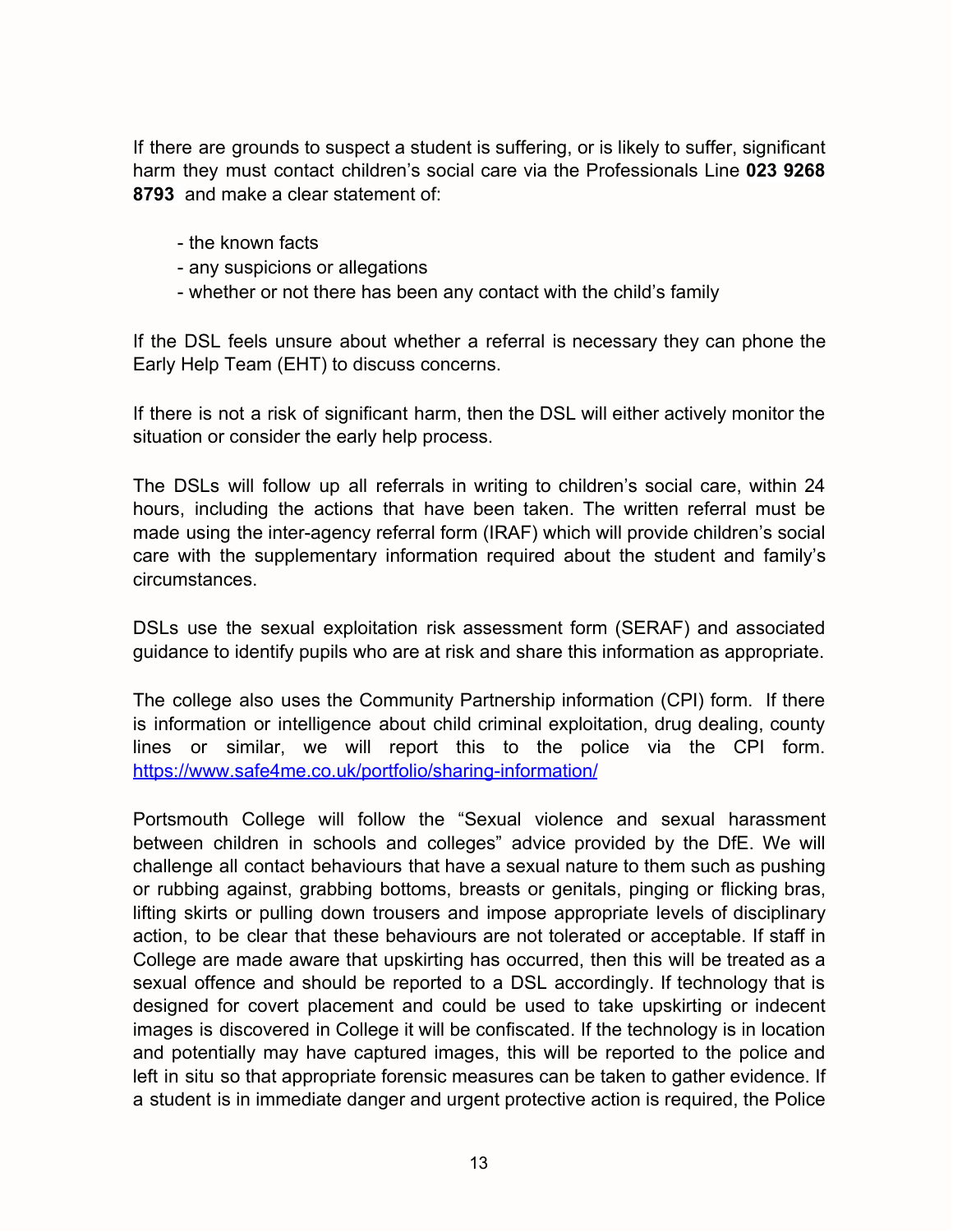must be called. The DSL must also notify children's social care of the occurrence and what action has been taken.

When a student is in need of *urgent* medical attention and there is suspicion of abuse the DSL or Deputy Principal should follow first aid procedures, as well as notifying children's social care. The DSL should seek advice about what action children's social care will take and about informing the parents, remembering that parents should normally be informed that a student requires urgent hospital attention.

Staff may be approached by Children's Services or another agency – e.g. GP - and asked to provide information about a student or family or to be involved in an assessment or to attend a Child Protection Conference. Contact the DSL or DSA for advice. They will ensure a member of the Safeguarding team will respond to the request, or attend the meeting on behalf of the College.

**Remember: A child is a student under the age of 18 but it is always important to establish whether the student has any younger siblings in dealing with cases of child protection.**

#### **If staff have concerns about a student's welfare, you can always discuss their concerns with a member of the College's Safeguarding Team**.

Remember that an allegation of child abuse, extremism or neglect may lead to a criminal investigation, so **don't do anything that may jeopardise a Police investigation**, such as asking a student leading questions or attempting to investigate.

**In all cases communicate with the student in a way that is appropriate to their age, understanding and preference.** This is especially important for students who have any form of disability or learning difficulty and for those whose first language is not English. The nature of this communication will also depend on the substance and seriousness of the concerns and you may require advice from one of our team to ensure that neither the safety of the student nor any subsequent investigation is jeopardised.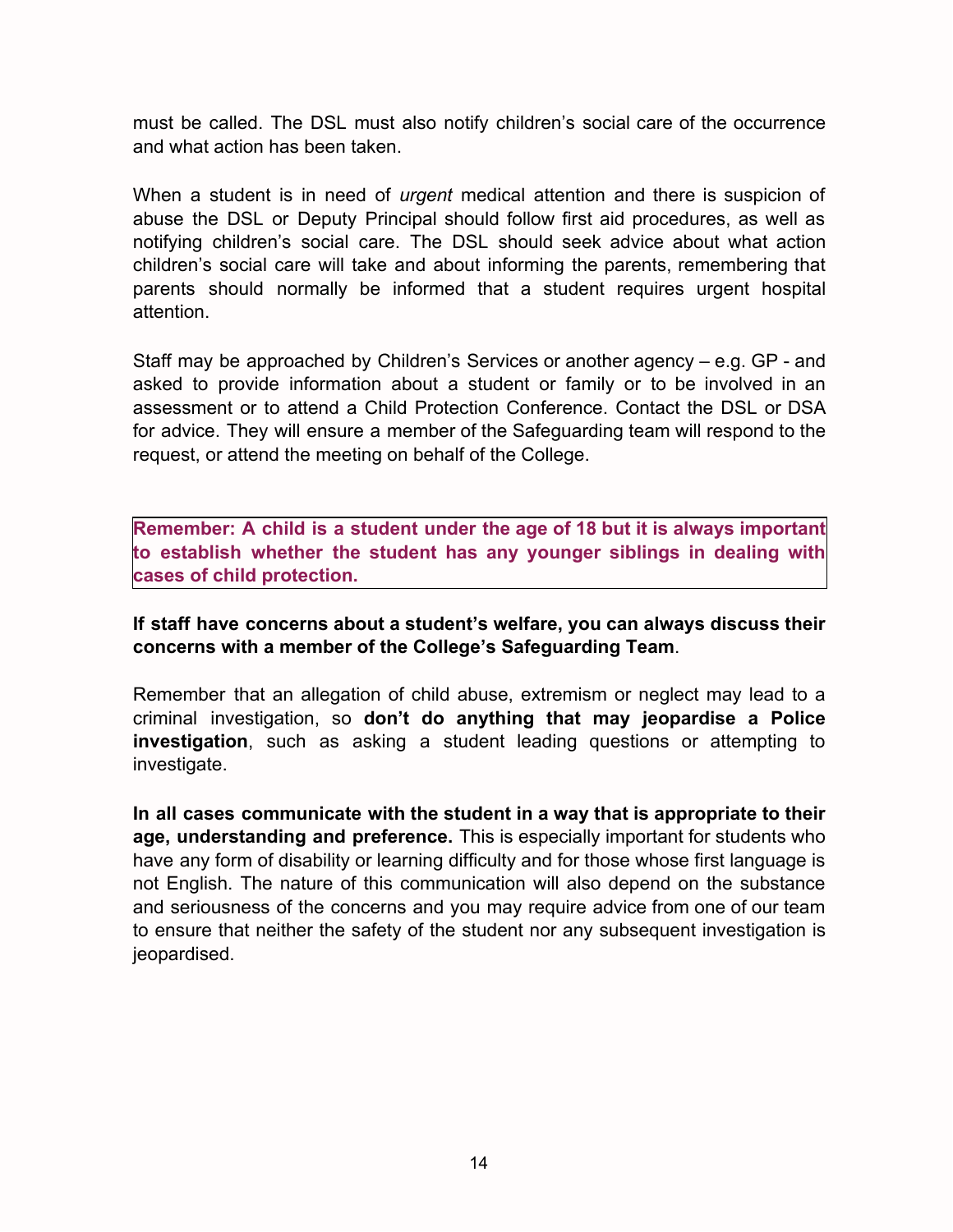#### **Exceptions**

Whilst all staff should speak to a DSL with regard to any concerns of Female Genital Mutation (FGM), there is a specific legal duty on teachers. If a member of staff discovers that an act of FGM appears to have been carried out on a girl under the age of 18, the staff member **must** report this to the police. The duty does not apply in relation to at risk or suspected cases or in cases where the woman is 18 or over. In these cases, staff must continue to follow local and college safeguarding procedures. All staff must be aware that although this is the legal procedure, students should not feel unable to disclose this information and receive necessary support.

The National Police Chiefs Council (NPCC) has indicated that incidents involving youth produced sexual imagery (commonly known as 'sexting') should be treated as a safeguarding issue. All members of staff are made aware of how to recognise and refer and disclose incidents. If staff are alerted to a situation involving youth produced sexual imagery the incident should be referred to a DSL who will hold an initial review meeting and subsequent interviews with the involved young people will take place. If at any point in the process there is a concern a young person has been harmed or is at risk of harm, a referral should be made to the police immediately. The police may also need to be involved in cases to ensure thorough investigation including collection of all evidence. If any devices need to be seized, they will be confiscated, turned off and placed under lock and key until the police come and retrieve it. All staff must be aware they are not to view any sexual imagery, the decision to view imagery will be on the professional judgement of a DSL and will always comply with child protection policies.

#### **Protecting yourself**

Dealing with a disclosure from a student and safeguarding issues can be stressful. The member of staff or volunteer should, therefore, consider seeking support for him/herself and discuss this with HR, or a member of the Safeguarding team.

Seek to minimise the risk of any situation arising in which misunderstandings can occur. The following sensible precautions can be taken when working alone with students:

- work in a room where there is a glass panel in the door or leave the door open
- make sure that other adults visit the room occasionally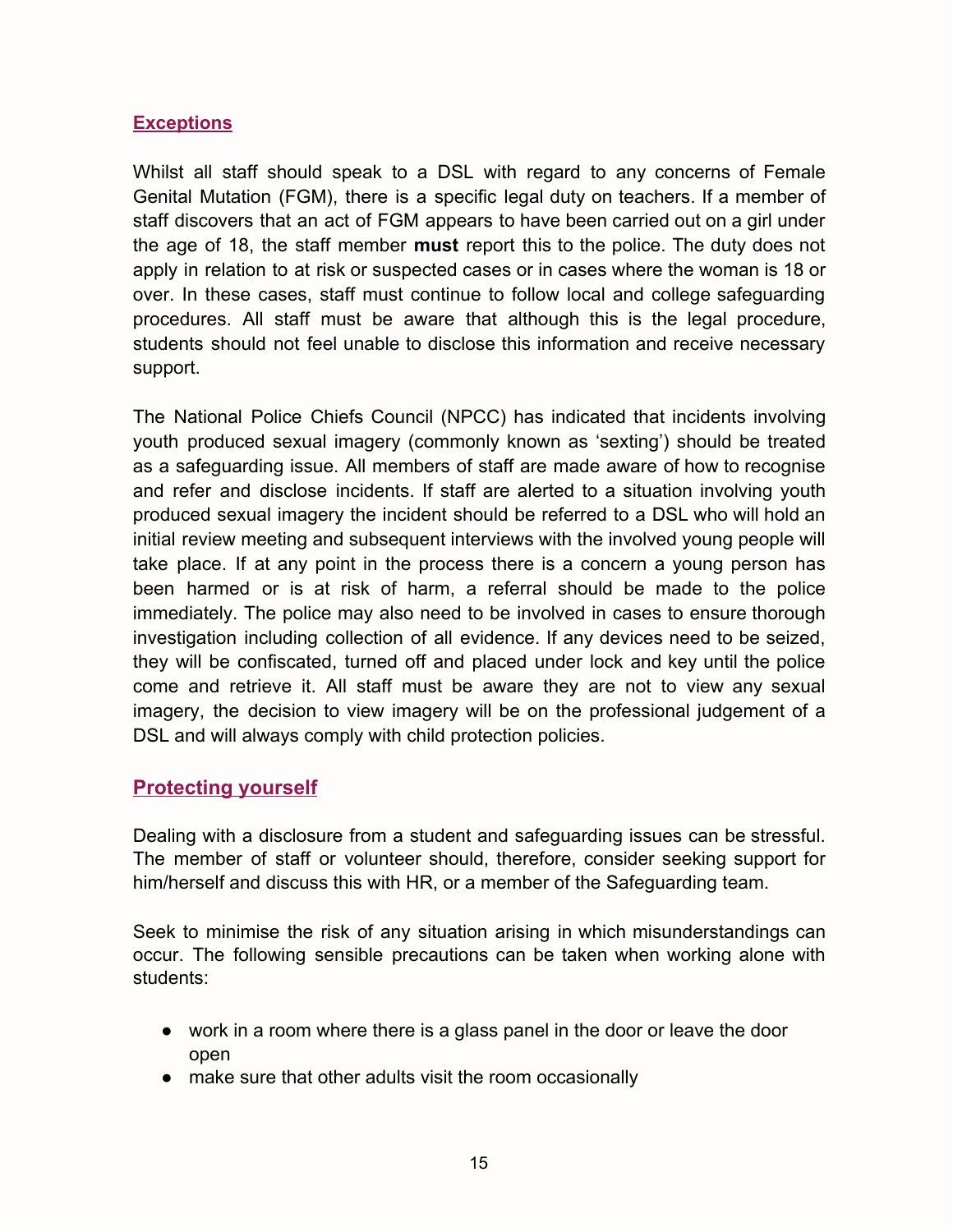- avoid working in isolation with students unless thought has been given to safeguards
- do not give out personal mobile phone numbers or private email addresses
- do not engage in communications with parents or students from the college community in any personal social media. If any parent or student requests such communication, report this to a member of the Safeguarding Team.
- set all privacy settings to the highest possible levels on all personal social media accounts
- do not give students lifts in your cars
- do not arrange to meet students outside of normal college hours
- do not chat to students on the social websites or engage in any form of inappropriate electronic communication with a student

Under the Sexual Offences Act 2003 it is a criminal offence for anyone working in an educational setting to have a sexual relationship with a student even when the student is over the age of consent.

For sensible use of force and restraint, please read the Behaviour and Health and Safety policies.

Allegations of abuse against members of staff will be referred to the LADO (Local Authority Designated Officer). Allegations of abuse against ex-members of staff will be referred to the police.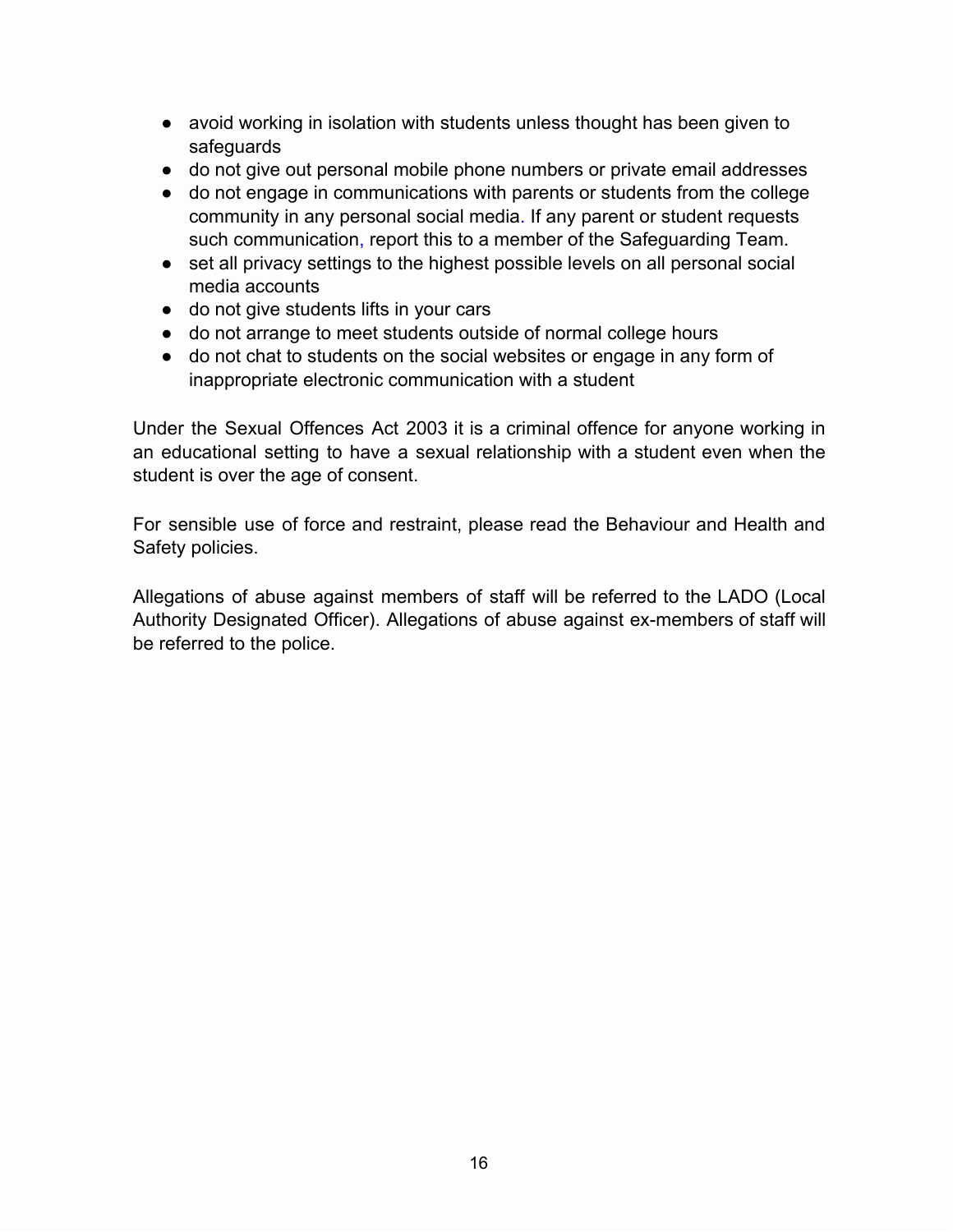## **CHILD PROTECTION If in doubt – share with a member of the Safeguarding Team!**

1. If a student discloses something that appears to put them at risk of significant harm, and therefore be a potential child protection issue, staff should seek advice from the DSL or DSA. In this instance staff cannot promise confidentiality, because it may be putting them, or other siblings, at risk. If staff have an urgent child protection case staff may contact Room 15 Help, who will find a trained member of staff for you. **Staff should not attempt to deal with difficult cases on their own or without support.**

2. As part of noticing signs and symptoms which might cause staff to seek advice, please be aware that we are now also legally required to refer on anyone at risk of "being drawn into terrorism". This includes all forms of extremism which threaten fundamental British values, including the extreme right. The aim of referring is to seek support for the student concerned. Signs to look out for:

- Seeing any worrying changes in behaviour or attitudes to authority (for example students may suddenly become more aggressive, isolated, vengeful etc.)
- Hearing any concerning outlooks being expressed, for example as regards the value of human life, race, religion, minority groups etc.

Please pass these concerns on through the usual safeguarding systems. We will refer concerns to Channel (a national programme to divert people away from extremism and offer support). Where possible please seek the consent of the student concerned before referring on, but you are not obliged to.

- 1. If you are a teacher, you can (and should) contact parents about matters relating to a student's academic progress or with other concerns unless there is a note on ATHENA to the contrary. You must not divulge information about a student to anyone who is not a named contact, regardless of their relationship to the student. If you are contacted in this way and the person is insistent, please refer the case directly to the Deputy Principal.
- 2. Staff should not contact parents about medical information that a student has requested be kept confidential (e.g pregnancy, terminations). However, staff might attempt to get them to talk to their parents, to a Counsellor or a member of the Room 15 Team.
- 3. If a child is experiencing any form of bullying refer the matter to Student Services/Room 15. If a serious case, inform the Deputy Principal. In cases involving cyberbullying students must keep all relevant evidence (texts, Facebook messages, etc)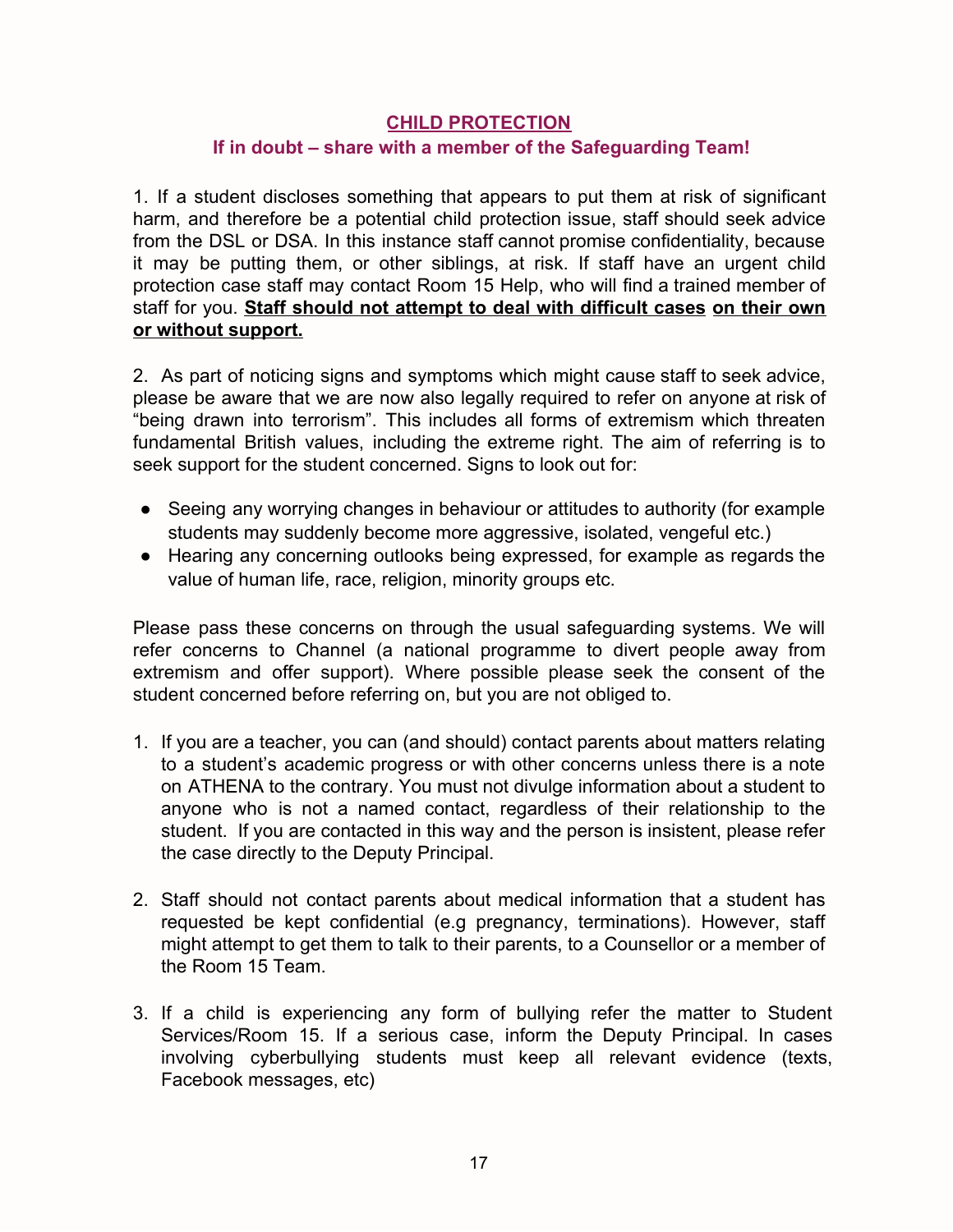- 4. Staff must keep themselves safe do not communicate with students on sites such as Facebook, do not give them their personal mobile number (except in extreme cases such as when you are off-site on trips), or any other personal details, do not comfort students with overt displays of affection etc. If anything happens which could be misconstrued, talk to your line manager about it.
- 5. If there is a violent incident in the department, class or elsewhere in College, call reception (the same number as First Aid). Staff should not put themselves in a dangerous situation. While waiting for support, staff should attempt to calm the situation by talking to the student concerned, or separating him/her from the rest of the group if possible**.**

**If staff are approached by a student about whom you have concerns:**

1. Listen carefully – don't ask leading questions

2. Bring the student to see a member of the Safeguarding team as soon as you can.

3. Make a record of the conversation as soon as you can and pass this to one of the DSLs/ DSA.

## **If staff are approached by a student in the evening or outside usual College hours:**

If staff are not on site, ensure that a DSL or a member of the Safeguarding Team team is alerted to the situation as soon as possible and inform their line manager.

Staff may want to encourage a student to stay with a friend or safe family member that night. If the situation is *really urgent***,** direct the student to the Police Station, or phone the police and ask them to visit the student at home. If staff are in College, request the Police come to the college site. The number for the police is 101. Explain that it is a child protection emergency. Make a record of the conversation as soon as you can and pass this to a member of the Safeguarding team.

If the matter is health related (eg self harm) and it is out of hours, refer the student to their GP, the NHS (111) The Samaritans (116 123) or A&E. Reassure them that they will be able to talk to someone at college the next working day. Again, inform one of SLT or the Safeguarding team asap.

All staff must have read the latest Keeping Children Safe in Education, Part 1, (Sept. 2020)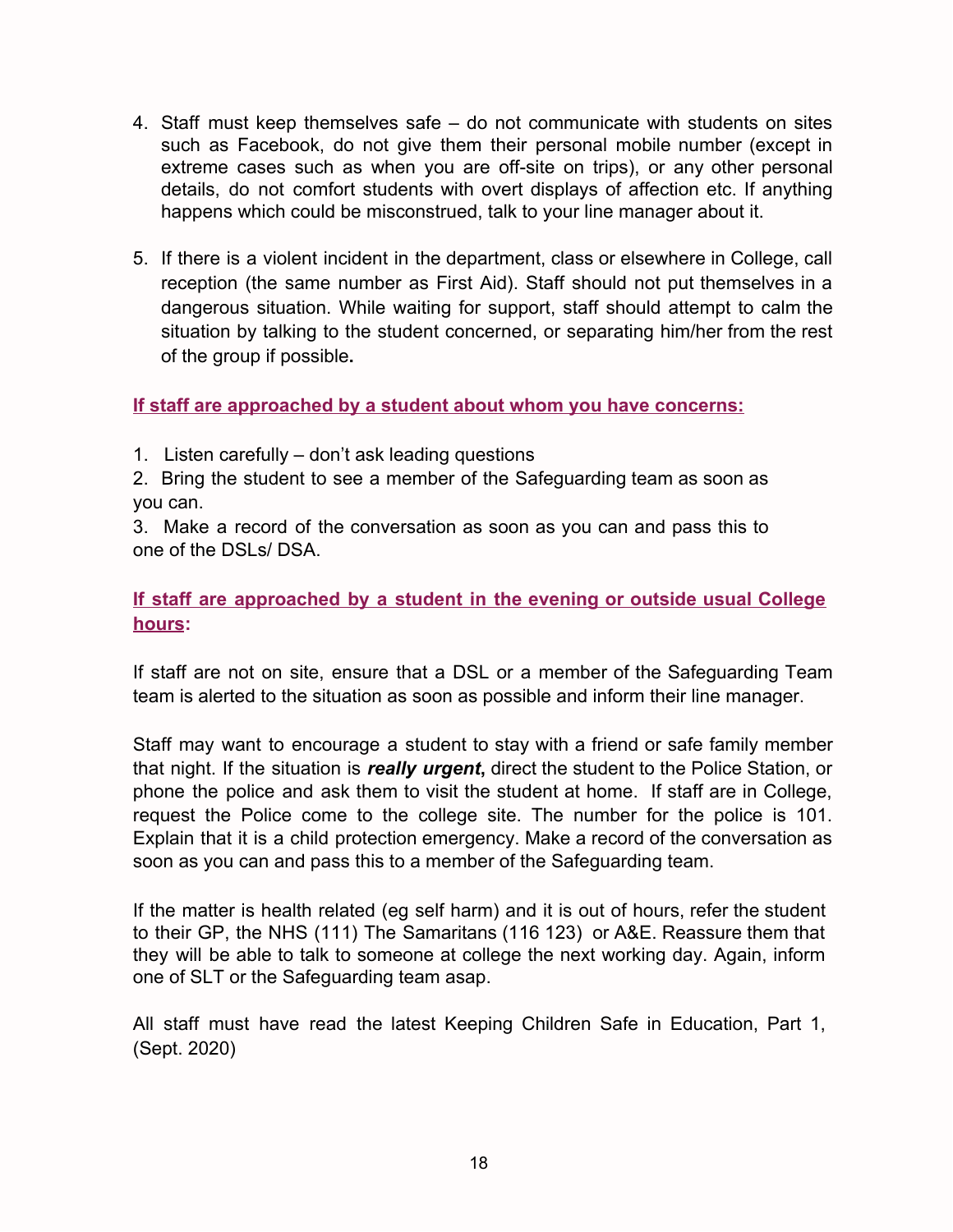#### **Informing ESFA about Serious Safeguarding Incidents**

ESFA has included new safeguarding clauses in the funding agreements and contracts for 20/21

- The ESFA require to be made aware when an institution is itself the subject of an investigation by the local authority or the police
- This is equally applicable to the College's subcontractors
- In any such circumstances, the Chair of Governors, Principal or DSL must inform the ESFA via email [Enquiries.EFA@education.gov.uk](mailto:Enquiries.EFA@education.gov.uk)
- The detail to be reported must follow the format of:
- 1. Name of the College
- 2. Nature of the incident
- 3. Confirmation that it is or is scheduled to be investigated by the local authority and/or the police

#### **10 Reference**

| <b>Associated College Documents</b>      |                                            |
|------------------------------------------|--------------------------------------------|
| <b>Name of Document</b>                  | Author                                     |
| <b>Behaviour Policy</b>                  | Deputy Principal (Students and Operations) |
| <b>Health and Safety Policy</b>          | Director of Health, Safety and Compliance  |
| <b>Safer Recruitment Policy</b>          | <b>HR Director</b>                         |
| <b>Volunteering Policy and Procedure</b> | <b>HR</b> Director                         |
| Code of Conduct                          | <b>HR Director</b>                         |